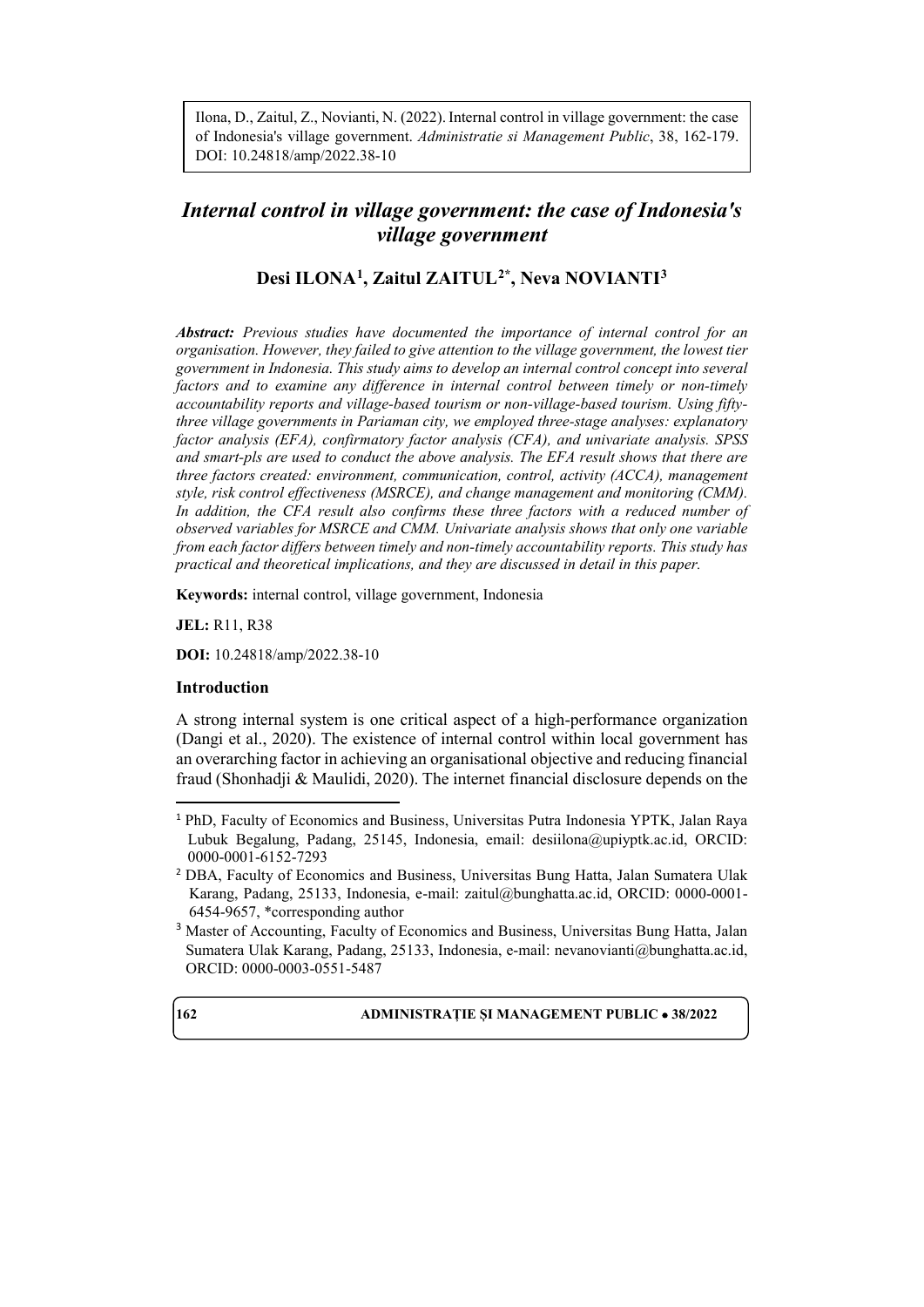local government's internal control system (Moreno-Enguix et al., 2019). The internal control function is associated with financial information quality (Gebrayel et al., 2018), an accrual quality (Lu et al., 2011), accounting conservatism (Ji et al., 2016), audit fee (Hay et al., 2008), audit report lag (Munsif et al., 2012), and management guidance (Feng et al., 2009).

The committee of sponsoring organizations of the Treadway Commission (COSO) has built an internal control system framework. In addition, the framework consists of five interrelated factors which can be used by various types of organizations, including non-profit oriented organizations, such as public sector organizations (Dangi et al., 2020). The factors are a control environment, risk assessment, control activity, information and communication, and monitoring (COSO, 2013). IC design should fit the specific characteristics and meet their organization's goal (Vu et al., 2021). An organisation's value in improving oversight and supervision, thus reducing and preventing misconduct activity such as fraud or misappropriation of assets, is significantly related to an effective internal control system (Rahim et al., 2017). However, the importance of internal controls in public sector is often ignored, particularly internal control for village government.

# **1. Literature review**

The village government is considered the lowest level of government in Indonesia's administrative hierarchy (Antlöv et al., 2016). Since January 2014, the village has had a new regulation (Law 6/2014 on the village). This law aims to overcome the weakness in the decentralization paradigm. In addition, it also provides the villages with increased budget allocations and improves government arrangements (Antlöv et al., 2016). However, there are still many cases regarding corruption, such as markup of village fund allocation and violation in administrative services (Susan & Budirahayu, 2018). Moreover, the village fund would be around Rp 400 trillion from 2019 to 2024 (Kompas, 2019). However, the fraud case in Indonesian village government servants during 2019 was 158 cases (Detik, 2019).

Studies on village government have been conducted by previous researchers (Antlöv, 2010; Ariyanti & Alfatih, 2018; Handayati & Palil, 2020; Indriasari et al., 2020; Nazir, 2017; Susan & Budirahayu, 2018). But none of these studies investigates the practice of internal control in village government. Even though there are so many previous studies about internal control (Afiah & Azwari, 2015; Bandiyono, 2021; Dangi et al., 2020; Hakim et al., 2016; Mardi et al., 2020; Moreno-Enguix et al., 2019; Shonhadji & Maulidi, 2020; Yunirwati & Rizaldi, 2015), however, these previous studies have not focused on internal control for village government. Therefore, there is a desire to investigate the practice of internal control in village government in Indonesia. This study aims to examine the practice of internal control in village government using the COSO framework. Especially, this study is to group an observed variables from previous studies and internal control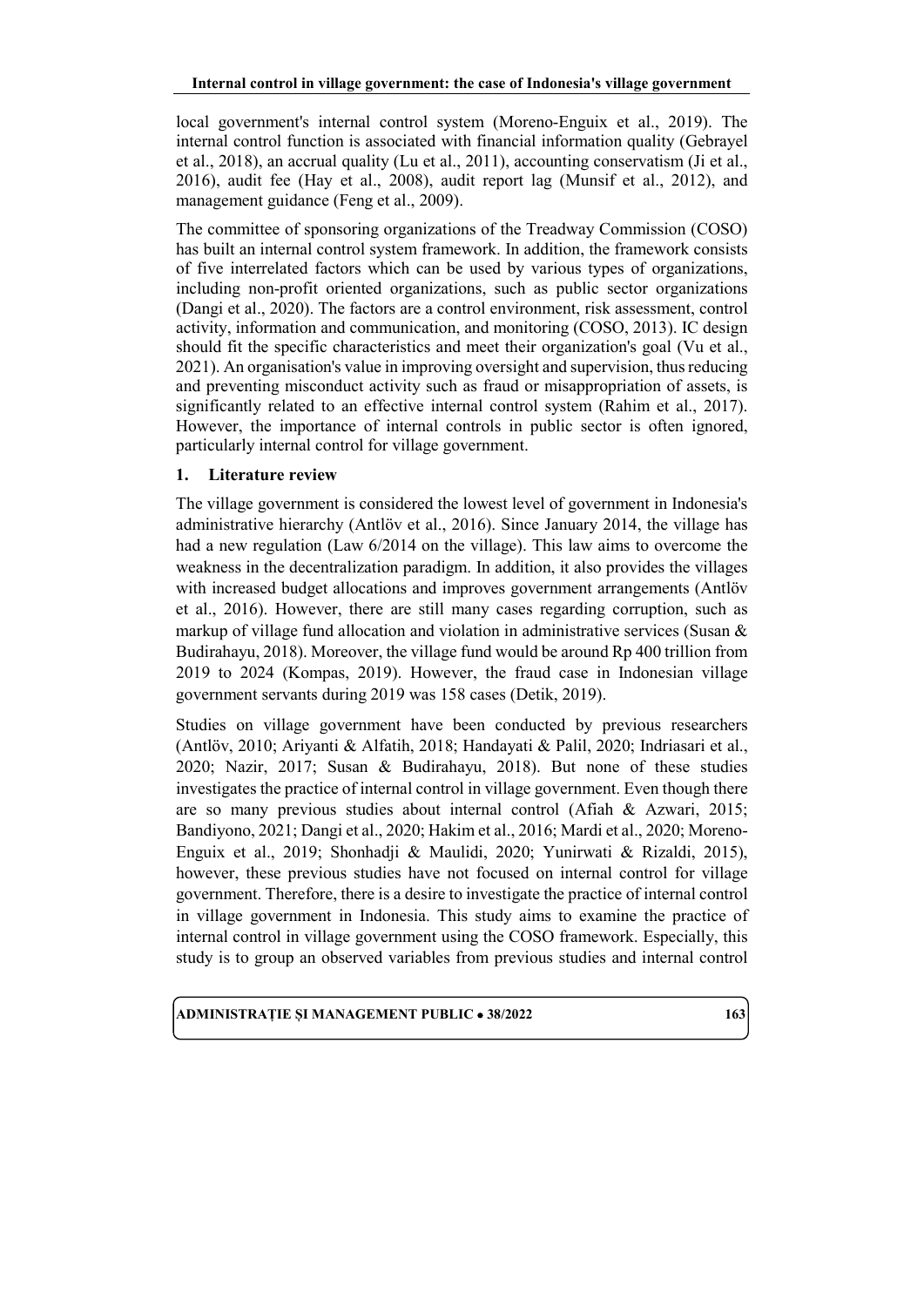dimensions from COSO into several factors in the context of sector public. Besides, this study also determines whether these practices differ between village government accountability reporting and village type (tourism-based or not tourism-based). Table 1 demonstrates the observe variable for internal control from several literature including COSO framework. There are twenty-nine variables included in this study.

| <b>Observed variables</b>                              | Reference                        | Code            |
|--------------------------------------------------------|----------------------------------|-----------------|
| Management operating style and philosophy              |                                  | ic1             |
| supportive attitude                                    |                                  | ic2             |
| Competence                                             |                                  | ic3             |
| Integrity and ethical value                            |                                  | i c4            |
| Morale                                                 |                                  | ic <sub>5</sub> |
| Mission                                                |                                  | ic <sub>6</sub> |
| Structure                                              |                                  | ic7             |
| Provide timely information                             |                                  | ic8             |
| It can be tailored to individual need                  |                                  | ic9             |
| Inform the employee of their duties and responsibility |                                  | ic10            |
| Enable the reporting sensitive matter                  |                                  | ic11            |
| Enable employees to provide a suggestion for           |                                  |                 |
| improvement                                            | (COSO, 2013;                     | ic12            |
| Provide information necessary for all employees        | Dangi et al.,                    | ic13            |
| Convey and enable communication with external parties  | 2020; Moreno-                    | ic14            |
| Documentation                                          | Enguix et al.,<br>2019; Rahim et | ic15            |
| Verification                                           | al., 2017; Vu et                 | ic16            |
| Supervision                                            | al., 2021)                       | ic17            |
| Separation of duties                                   |                                  | ic18            |
| Safeguarding asset                                     |                                  | ic19            |
| Reporting                                              |                                  | ic20            |
| Preparing to assess risk                               |                                  | ic21            |
| Risk assessment process                                |                                  | ic22            |
| Managing risk                                          |                                  | ic23            |
| Preventing and reducing risk                           |                                  | ic24            |
| Managing risk during change                            |                                  | ic25            |
| Staff (task force)                                     |                                  | ic26            |
| Supervisor (divisional head)                           |                                  | ic27            |
| Mid-level manager (village government secretary)       |                                  | ic28            |
| Executive management (head of village government)      |                                  | ic29            |

|  | Table 1. Observed variable |  |
|--|----------------------------|--|
|--|----------------------------|--|

# **2. Research Methodology**

Village governments in Pariaman city, Indonesia, is research object. There are fiftyfive village governments in this city. We use all populations as a research sample. Primary data is gathered through a survey to this government office. The government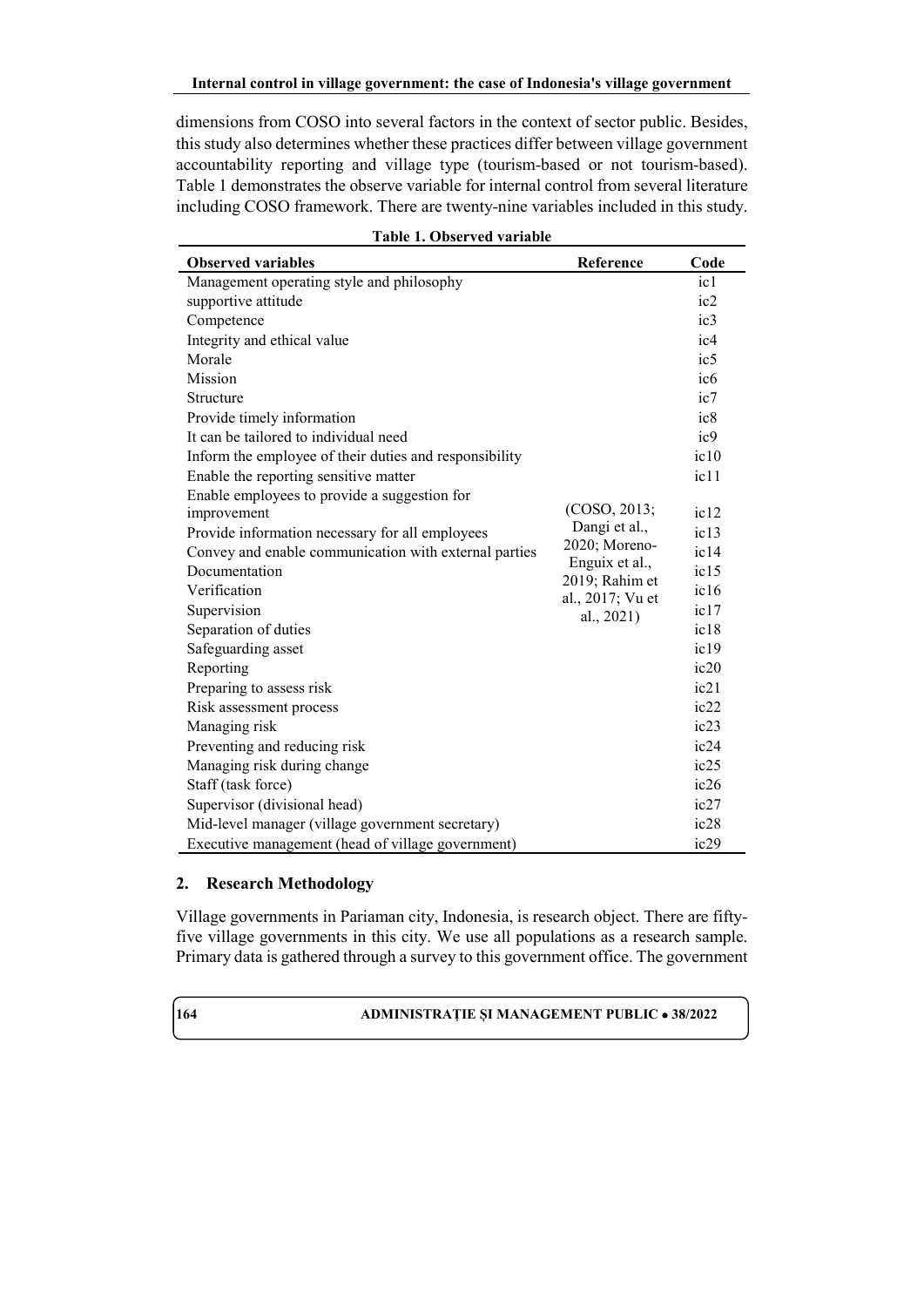office secretary is expected to complete the questionnaire. Research instruments use the COSO framework, with five dimensions and thirty observed variables. Therefore, the instrument is based on the COSO. The data is analysed using three stages: explanatory factor analysis (EFA), confirmatory factor analysis (CFA), and univariate analysis. EFA aims to produce how many factors can be developed the internal control using public sector data (village government) using SPSS. The result of EFA would be confirmed using CFA using SEM-PLS second order. Finally, univariate analysis is conducted to investigate any difference in this internal control from the timeliness of accountability report and village type (tourism-based or nonvillage based).

# **3. Research results and discussions**

Fifty-three village governments are participating in this study. The demographic data of this village government can be seen in Table 2. The average village population is 1,356 people, with the mean value of the village area being 1.05 KM2 . In addition, the average yearly village annual budget is Rp. 188,975 million. Further, the village governments are leaded by the head village government, age 49.03-year-old on average. Thus, the supervisory board size is 5.78 members on averagely.

| Table 2. Village government characteristics |         |         |         |                          |  |  |  |  |  |  |
|---------------------------------------------|---------|---------|---------|--------------------------|--|--|--|--|--|--|
| <b>Village Government Characteristic</b>    | Min     | Max     | Mean    | Std.<br><b>Deviation</b> |  |  |  |  |  |  |
| Population (people)                         | 323     | 3,497   | 1,356   | 706                      |  |  |  |  |  |  |
| Village area $(Km^2)$                       | 0.21    | 4.34    | 1.05    | 0.70                     |  |  |  |  |  |  |
| Yearly budget (Rp Million)                  | 117,381 | 269,726 | 188,975 | 29,030                   |  |  |  |  |  |  |
| Head of VG age (year)                       | 33      | 70      | 49.03   | 9.90                     |  |  |  |  |  |  |
| Supervisory board size (member)             | 5       | 9       | 5.78    | 1.33                     |  |  |  |  |  |  |

*Source*: village government agency

This study used the primary data to see the internal control in the village government. The data is gathered through a survey, and the village government secretary is the research respondent. The average age of respondents is 35.72 years old. Regarding sex, 30% of respondents are male, and the rest are female. Thus, 46% of village government secretary is bachelor graduates, and the rest is senior high school graduates (36%), diploma graduates (12%) and postgraduates (6%). Further, the educational background of the secretary is dominated by non-economics (83%).

# **3.1 Exploratory factor analysis (EFA)**

The exploratory factor analysis is applied to produce the observed variable into several factors. This technique is employed to analyze the interrelationship among largely observed variables in terms of their similar underlying proportion (Hair et al., 2014). Factor analysis aims to lessen a large set of observed variables to a smaller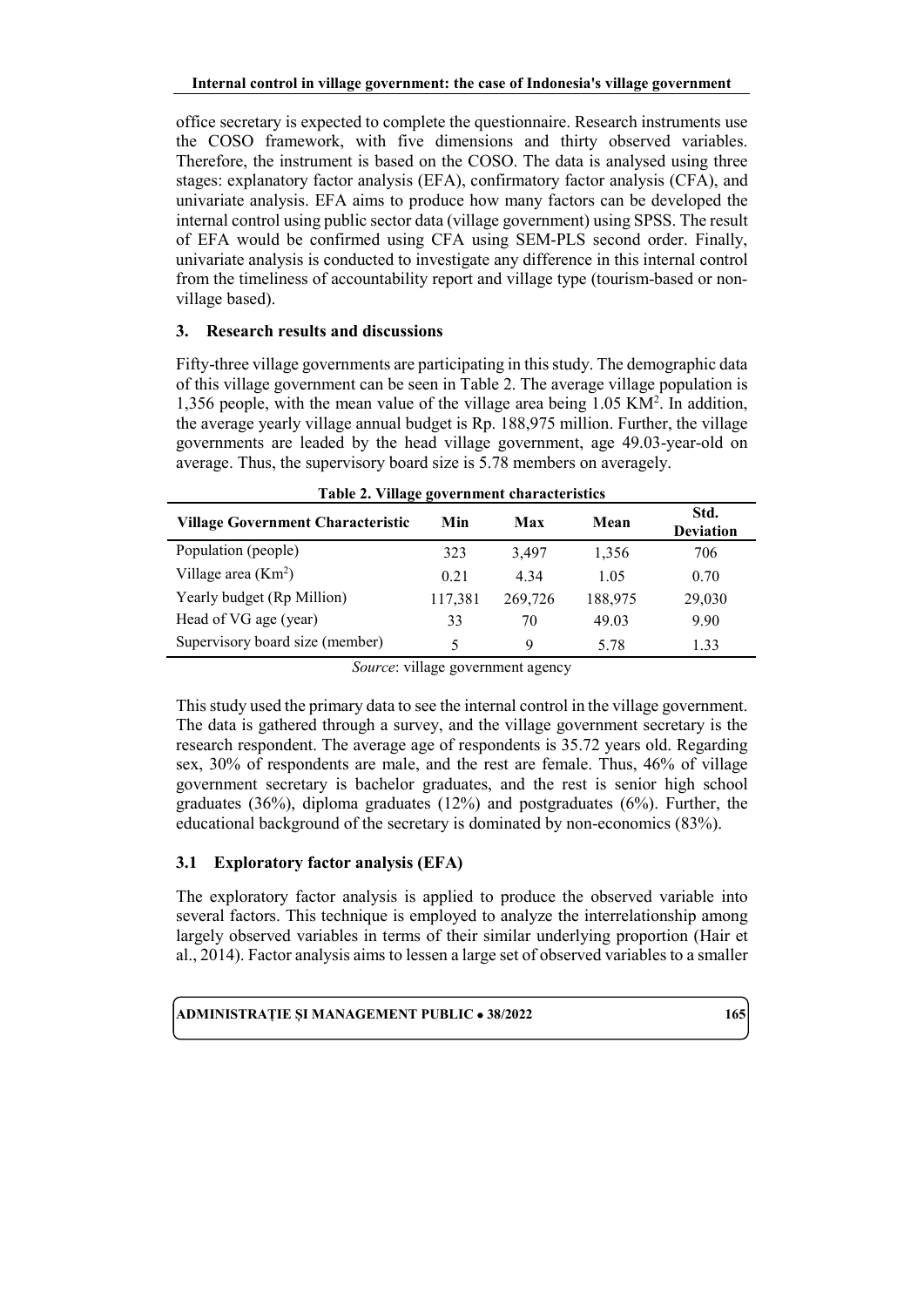and manageable underlying dimension (Fidle, 2009; Kim & Muller, 1978). There are several steps to conduct the EFA: sampling adequacy test (Bartlett, 1950; Kaiser, 1970) component analysis (Denis, 2019; Hair et al., 2014) using eigenvalue and scree plot (Churchill & Iacobucci, 2004).

The exploratory factor analysis is started with a test of sample adequacy. There are two types of tests to see the sample adequacy: Kaiser Meyer Olsen (KMO) and antiimage correlation (Kaiser, 1970). Table 3 shows the result of sample adequacy. According to KMO and Bartlet test, this sample size is adequate (Hair et al., 2014). The value of KMO should be above 0.50 (0.86), and the Bartlet test significance is less than 0.05 (0.00). In addition, anti-image correlation must be above 0.50, and as shown in table 4 (see diagonal value), all correlation coefficient is above 0.50.

| Table 3. Test of sample adequacy                |                    |         |  |  |  |  |  |  |
|-------------------------------------------------|--------------------|---------|--|--|--|--|--|--|
| Kaiser-Meyer-Olkin Measure of Sampling Adequacy | 0.86               |         |  |  |  |  |  |  |
| Bartlett's Test of Sphericity                   | Approx. Chi-Square | 1037.72 |  |  |  |  |  |  |
|                                                 | df                 | 231     |  |  |  |  |  |  |
|                                                 | Sig.               | 0.00    |  |  |  |  |  |  |

Having produced the sample adequacy, the subsequent analysis is factor extraction using Eigenvalue values. Table 4 indicate the number factor created using Eigenvalue. Based on the result, three factors are produced due to their Eigenvalue above 1 (see table 5). The scree plot also indicates three factors created graphically (see figure 1).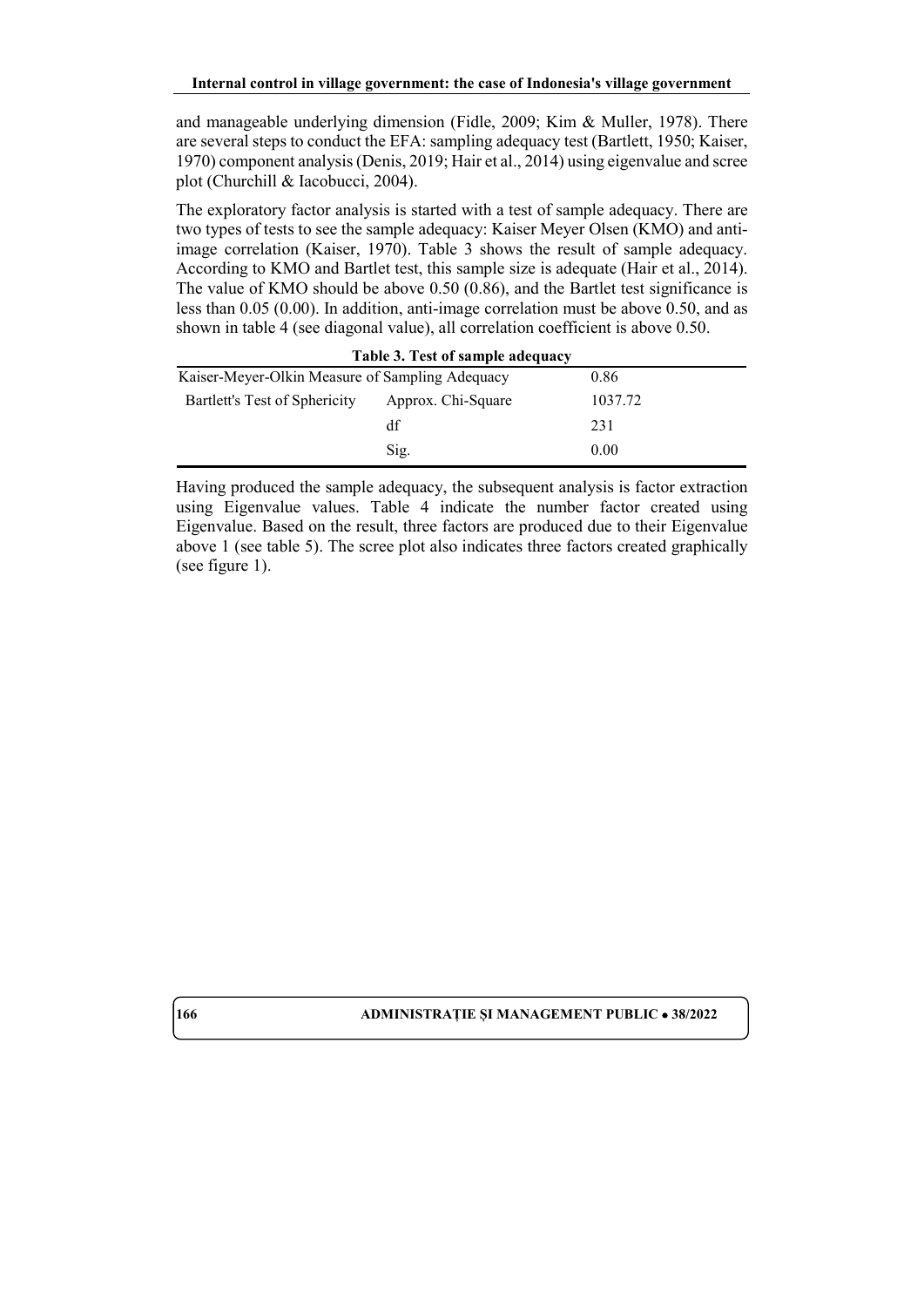| ic25             |                                          |  |                  |                                                                                                               |     |                |  |                                                                            |                                                   |  |  |  |                                                   |                      | 0.90 |  |
|------------------|------------------------------------------|--|------------------|---------------------------------------------------------------------------------------------------------------|-----|----------------|--|----------------------------------------------------------------------------|---------------------------------------------------|--|--|--|---------------------------------------------------|----------------------|------|--|
| ic20             |                                          |  |                  |                                                                                                               |     |                |  |                                                                            |                                                   |  |  |  |                                                   | 0.87<br>0.07         |      |  |
| ic29             |                                          |  |                  |                                                                                                               |     |                |  |                                                                            |                                                   |  |  |  |                                                   | 0.81<br>0.27<br>0.38 |      |  |
| $_{1c28}$        |                                          |  |                  |                                                                                                               |     |                |  |                                                                            |                                                   |  |  |  | ន្ធ ។<br>ភូមិ ភូមិ                                |                      |      |  |
| 127              |                                          |  |                  |                                                                                                               |     |                |  |                                                                            |                                                   |  |  |  | 0.34932<br>0.34932                                |                      |      |  |
| ic26             |                                          |  |                  |                                                                                                               |     |                |  |                                                                            |                                                   |  |  |  | ಶ್ವ ಶ್ವ ಶ್ವ ಶ್ವ<br>ಶ್ವ ಶ್ವ ಶ್ವ ಶ್ವ ಶ್ವ            |                      |      |  |
| ic23             |                                          |  |                  |                                                                                                               |     |                |  |                                                                            |                                                   |  |  |  | ខ្ពុំភ្លឺម៉ូងដូច្ន                                |                      |      |  |
| ic22             |                                          |  |                  |                                                                                                               |     |                |  |                                                                            |                                                   |  |  |  | s a 1 3 4 8 8 5 8<br>S 3 1 3 4 8 8 5 8            |                      |      |  |
| $\overline{121}$ |                                          |  |                  |                                                                                                               |     |                |  |                                                                            |                                                   |  |  |  | 23 33 33 33 34<br>23 33 33 33 34 35               |                      |      |  |
| ic19             |                                          |  |                  |                                                                                                               |     |                |  |                                                                            |                                                   |  |  |  | 8<br>8 8 8 8 7 7 8 8 9 8 9<br>8 9 9 8 7 8 9 9 8 9 |                      |      |  |
| ic18             |                                          |  |                  |                                                                                                               |     |                |  |                                                                            |                                                   |  |  |  | 8339373531353<br>83953735531                      |                      |      |  |
| icl7             |                                          |  |                  |                                                                                                               |     |                |  |                                                                            | 8 355 8 33 3 3 3 3 3 3<br>8 3 5 5 8 3 3 3 3 3 3 3 |  |  |  |                                                   |                      |      |  |
| ic16             |                                          |  |                  |                                                                                                               |     |                |  | 8 3 3 3 3 3 4 5 6 5 5 6 5 6 5<br>8 3 3 5 6 5 7 5 6 6 5 6 6 5               |                                                   |  |  |  |                                                   |                      |      |  |
| icl5             |                                          |  |                  |                                                                                                               |     |                |  | a 3 3 5 3 3 9 5 5 8 6 5 3 6<br>2 3 8 5 9 9 9 5 9 8 9 5 9                   |                                                   |  |  |  |                                                   | $\frac{0.03}{0.29}$  |      |  |
| E                |                                          |  |                  |                                                                                                               |     |                |  | 8<br>85339 11 12 8 8 8 9 9 9 8 5 9 8                                       |                                                   |  |  |  |                                                   |                      |      |  |
| e                |                                          |  |                  |                                                                                                               |     |                |  | s 3 3 3 3 3 3 4 5 5 6 5 6 5 6 5 6 5<br>S 3 5 6 6 6 6 6 5 6 6 6 6 7 6 7 6 7 |                                                   |  |  |  |                                                   |                      |      |  |
| Ic7              |                                          |  |                  | 0.90                                                                                                          |     | $\frac{13}{9}$ |  | <b>ggd = 00</b> 8 ggd = 008                                                |                                                   |  |  |  |                                                   | 0.16                 |      |  |
| icó              |                                          |  | 0.90             |                                                                                                               | 338 |                |  |                                                                            |                                                   |  |  |  | $\frac{5}{2}$                                     | 834<br>924           |      |  |
| Ĵ.               |                                          |  | $^{0.92}_{0.31}$ | $\frac{8}{2}$                                                                                                 |     | 3000           |  | g ä S 3 g 3 d 3 g 3 d 3 g 3<br>G 3 S 3 g 3 d 3 g 3 d 3 g 3                 |                                                   |  |  |  |                                                   |                      |      |  |
| I                |                                          |  |                  |                                                                                                               |     |                |  |                                                                            |                                                   |  |  |  |                                                   |                      |      |  |
| $\mathbf{c}_2$   |                                          |  |                  |                                                                                                               |     |                |  |                                                                            |                                                   |  |  |  |                                                   |                      |      |  |
| <u>id</u>        | 最等 참석 유흥 중국 남동 종 동 동 국 음 동 동 동 음 동 동 동 동 |  |                  |                                                                                                               |     |                |  |                                                                            |                                                   |  |  |  |                                                   |                      |      |  |
|                  |                                          |  |                  | 1919 1919 1919 1919 1919 1919 1919 1919 1919 1919 1919 1919 1919 1919 1919 1919 1919 1919 1919 1919 1919 1919 |     |                |  |                                                                            |                                                   |  |  |  |                                                   |                      |      |  |

**Internal control in village government: the case of Indonesia's village government**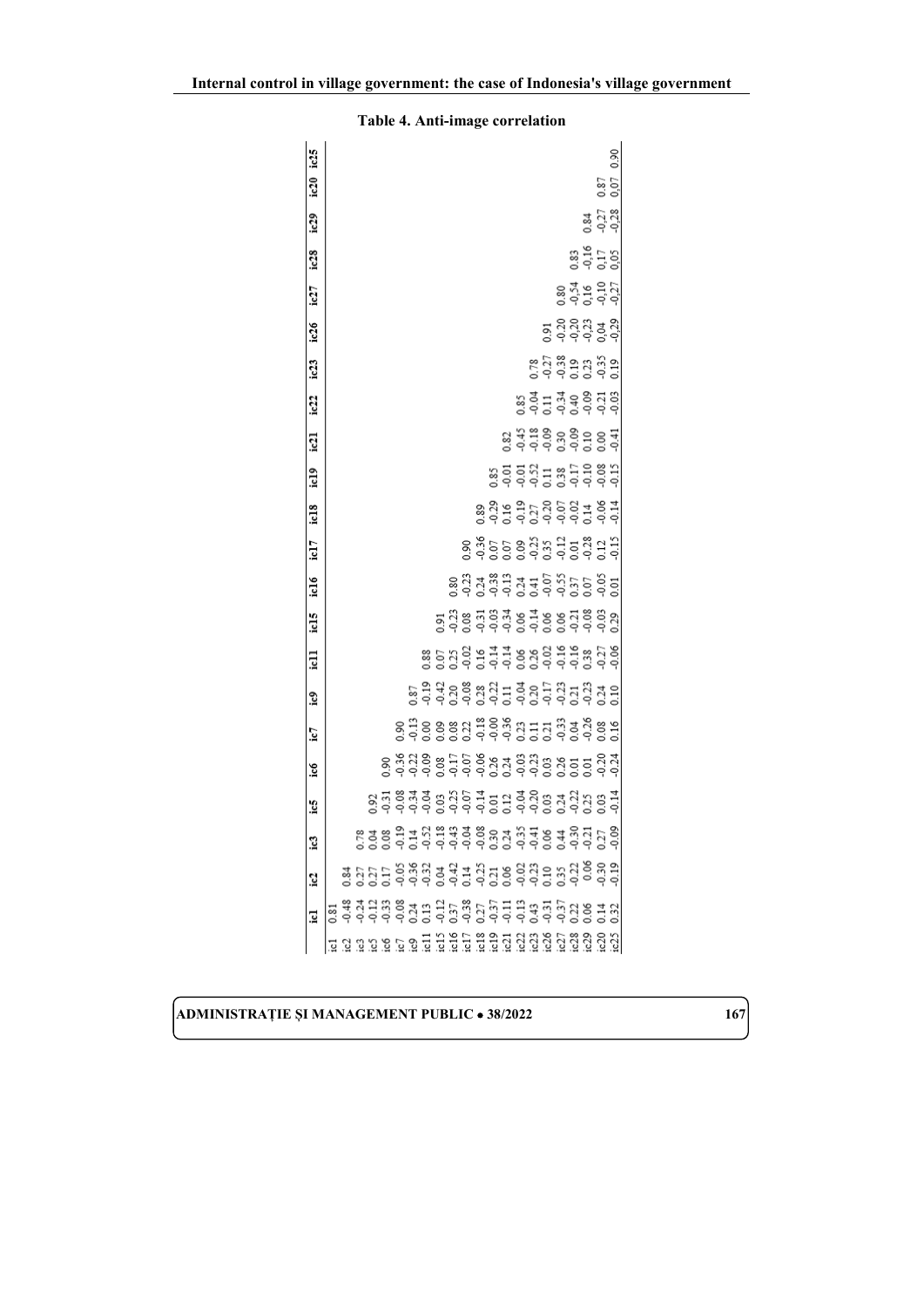|    |              | <b>Initial Eigenvalues</b> |               |              | Loadings   | <b>Extraction Sums of Squared Rotation Sums of Squared</b> |      | Loadings                |               |
|----|--------------|----------------------------|---------------|--------------|------------|------------------------------------------------------------|------|-------------------------|---------------|
|    |              | $\%$                       | of Cumulative |              | $\%$       | of Cumulative                                              |      | $\%$                    | of Cumulative |
|    | <b>Total</b> | Variance                   | $\frac{6}{9}$ | <b>Total</b> | Variance % |                                                            |      | <b>Total Variance %</b> |               |
| 1  | 12.41        | 56.42                      | 56.42         | 12.41        | 56.42      | 56.42                                                      | 6.37 | 28.94                   | 28.94         |
| 2  | 1.99         | 9.03                       | 65.45         | 1.99         | 9.04       | 65.45                                                      | 4.82 | 21.92                   | 50.86         |
| 3  | 1.03         | 4.66                       | 70.12         | 1.03         | 4.66       | 70.12                                                      |      | 4.24 19.26              | 70.12         |
| 4  | 0.87         | 3.97                       | 74.09         |              |            |                                                            |      |                         |               |
| 5  | 0.73         | 3.30                       | 77.39         |              |            |                                                            |      |                         |               |
| 6  | 0.69         | 3.13                       | 80.51         |              |            |                                                            |      |                         |               |
| 7  | 0.63         | 2.85                       | 83.36         |              |            |                                                            |      |                         |               |
| 8  | 0.49         | 2.23                       | 85.59         |              |            |                                                            |      |                         |               |
| 9  | 0.47         | 2.12                       | 87.70         |              |            |                                                            |      |                         |               |
| 10 | 0.43         | 1.97                       | 89.68         |              |            |                                                            |      |                         |               |
| 11 | 0.41         | 1.85                       | 91.53         |              |            |                                                            |      |                         |               |
| 12 | 0.33         | 1.49                       | 93.02         |              |            |                                                            |      |                         |               |
| 13 | 0.30         | 1.37                       | 94.39         |              |            |                                                            |      |                         |               |
| 14 | 0.23         | 1.08                       | 95.48         |              |            |                                                            |      |                         |               |
|    | 15 0.22      | 0.98                       | 96.45         |              |            |                                                            |      |                         |               |
| 16 | 0.18         | 0.82                       | 97.28         |              |            |                                                            |      |                         |               |
| 17 | 0.17         | 0.75                       | 98.03         |              |            |                                                            |      |                         |               |
| 18 | 0.13         | 0.58                       | 98.61         |              |            |                                                            |      |                         |               |
| 19 | 0.10         | 0.46                       | 99.07         |              |            |                                                            |      |                         |               |
| 20 | 0.09         | 0.41                       | 99.48         |              |            |                                                            |      |                         |               |
| 21 | 0.08         | 0.34                       | 99.82         |              |            |                                                            |      |                         |               |
| 22 | 0.04         | 0.18                       | 100.00        |              |            |                                                            |      |                         |               |

### **Table 5. A number of factors were created using Eigenvalue**

### **Figure 1. Scree plot**



Table 6 provide us with the loading factor for each component. Eight variables are deleted due to lower loading factor  $( $0.50$ )$  and cross-loading. In terms of cross loading, if the loading factor difference between loading to a component and other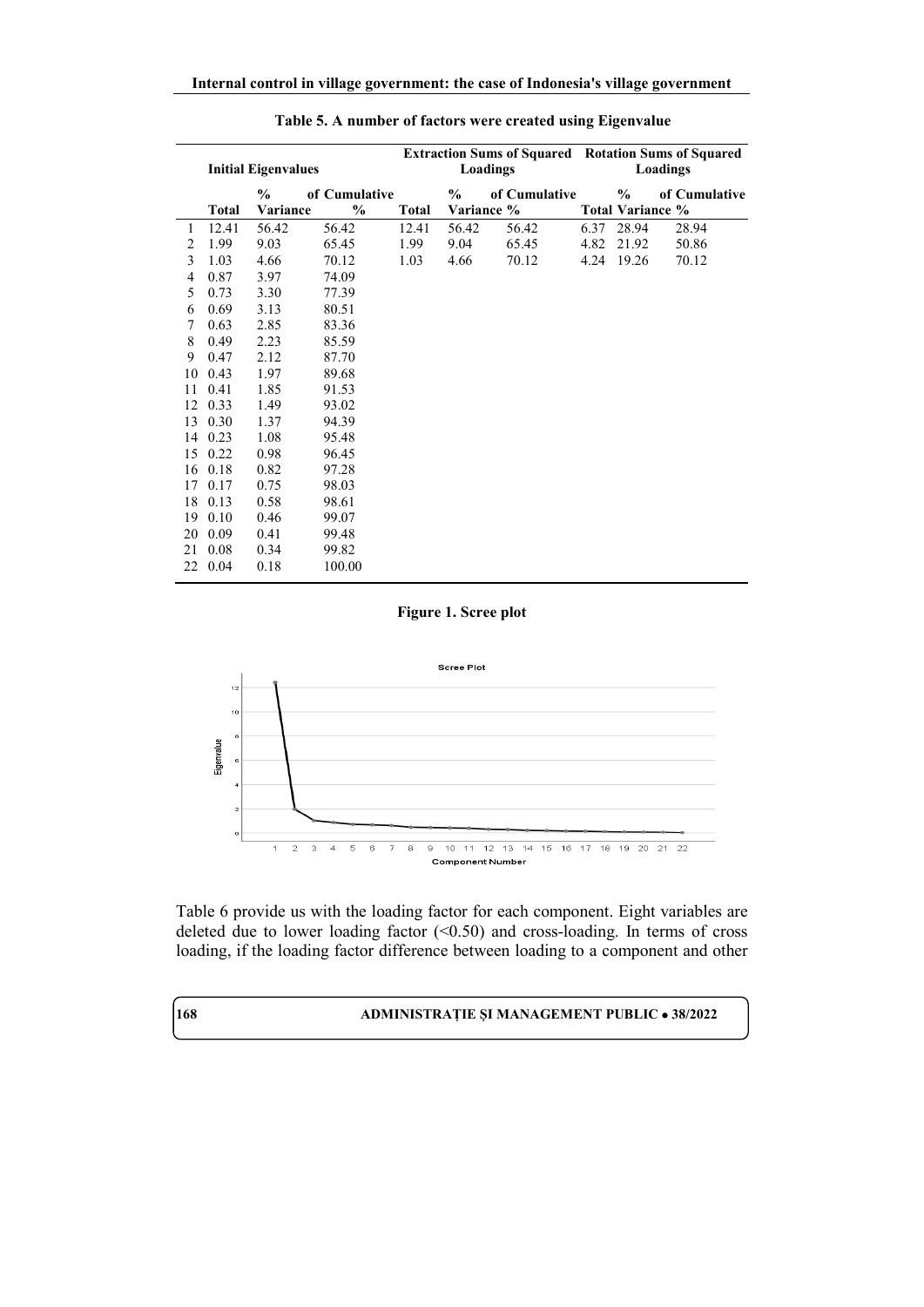components is below 0.02, the variable is deleted (Hair et al., 2014). As shown in Table 5, all variables have a loading factor above 0.50. Table 7 inform the new code and name of each factor. Factor 1 is named "environment, communication, and control action" (ECCA). In addition, factor 2 is called "management style & risk control effectiveness" (MSRCE). Finally, factor 3 is "change management and monitoring" (CMM).

| Table 6. Loading factor |          |          |            |  |  |  |  |  |  |
|-------------------------|----------|----------|------------|--|--|--|--|--|--|
| <b>Variables</b>        | F1       | F2       | ${\bf F3}$ |  |  |  |  |  |  |
| ic1                     | 0.68     |          |            |  |  |  |  |  |  |
| ic2                     |          | 0.54     |            |  |  |  |  |  |  |
| ic3                     | 0.65     |          |            |  |  |  |  |  |  |
| ic5                     | 0.85     |          |            |  |  |  |  |  |  |
| ic <sub>6</sub>         | 0.83     |          |            |  |  |  |  |  |  |
| ic7                     | $0.67\,$ |          |            |  |  |  |  |  |  |
| ic9                     | 0.71     |          |            |  |  |  |  |  |  |
| ic11                    | 0.53     |          |            |  |  |  |  |  |  |
| ic15                    | 0.58     |          |            |  |  |  |  |  |  |
| ic16                    | 0.64     |          |            |  |  |  |  |  |  |
| ic17                    | 0.73     |          |            |  |  |  |  |  |  |
| ic18                    | 0.51     |          |            |  |  |  |  |  |  |
| ic19                    |          | $0.67\,$ |            |  |  |  |  |  |  |
| Ic20                    |          | 0.86     |            |  |  |  |  |  |  |
| ic21                    |          | 0.76     |            |  |  |  |  |  |  |
| ic22                    |          | 0.82     |            |  |  |  |  |  |  |
| ic23                    |          | $0.80\,$ |            |  |  |  |  |  |  |
| Ic25                    |          |          | 0.65       |  |  |  |  |  |  |
| ic26                    |          |          | $0.76\,$   |  |  |  |  |  |  |
| ic27                    |          |          | 0.69       |  |  |  |  |  |  |
| ic28                    |          |          | 0.79       |  |  |  |  |  |  |
| ic29                    |          |          | 0.63       |  |  |  |  |  |  |

#### **Table 7. Factor labelling**

| Factor   | Variables                | <b>Factor's name</b>             | New code     |
|----------|--------------------------|----------------------------------|--------------|
| Factor 1 | ic1, ic3, ic5, ic6, ic7, | Environment, communication, &    |              |
|          | ic9, ic11, and ic15-18   | control action                   | <b>ECCA</b>  |
| Factor 2 | ic2, ic19, ic20, ic21-   | Management style & risk control  |              |
|          | ic23                     | effectiveness                    | <b>MSRCE</b> |
| Factor 3 | $ic25$ - $ic29$          | Change management $&$ monitoring | <b>CMM</b>   |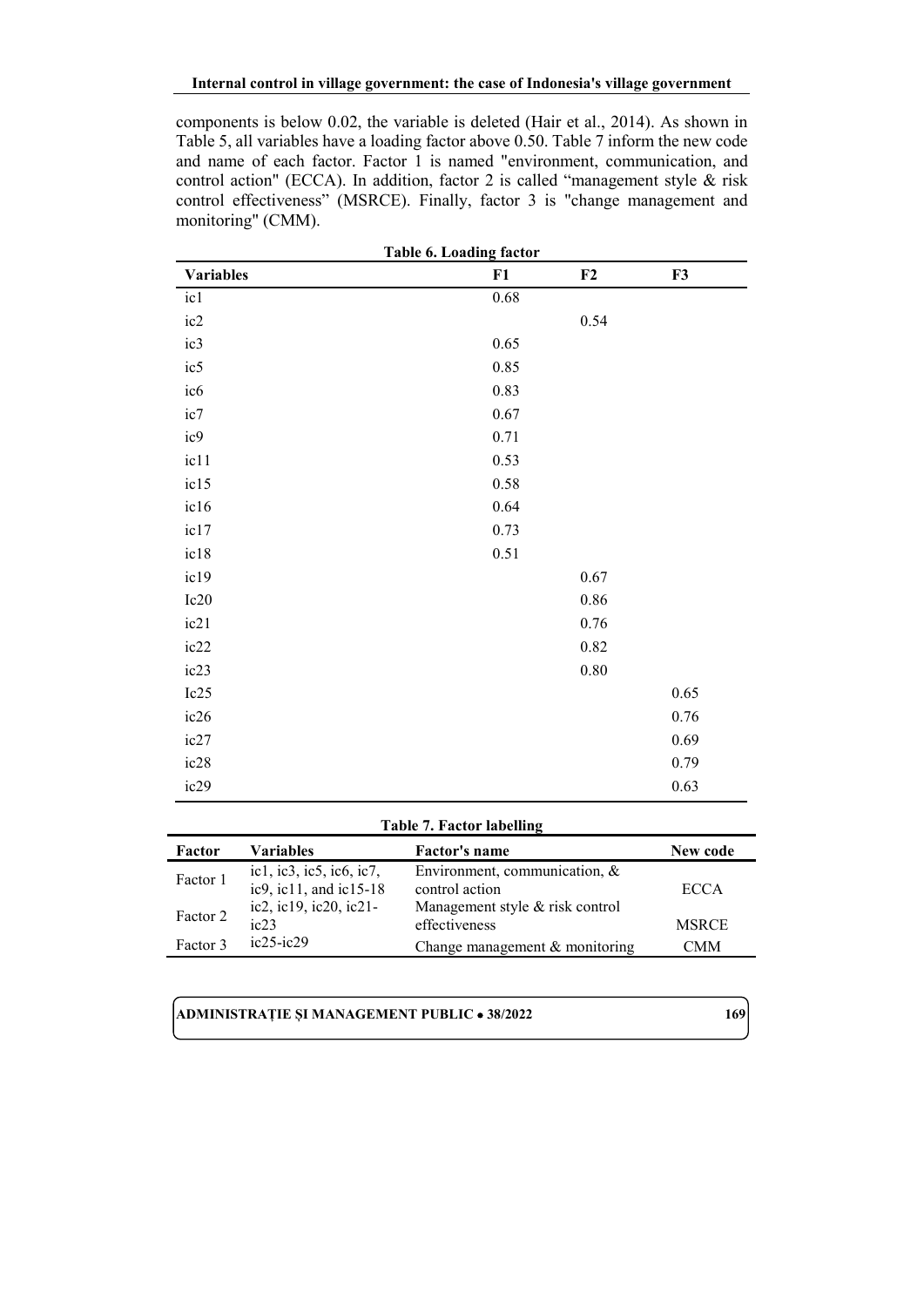Variables included in ECCA is ic1, ic3, ic5, ic6, ic7, ic9, ic11, and ic15-18. At the same time, the variable grouped as MSRCE is Ic2, ic19, ic20, and ic21-ic23. Finally, CMM consists of five observed variables (ic25ic29). To conclude the EFA output, three factors are developed: ECCA, MSRCE and CMM. Based on thirty inputs (observed variable) taken from the COSO framework, there are only twenty-two valid variables, and they are grouped into three factors. Therefore, the COSO framework is not exactly practised in the village government. Thus, according to this analysis, the internal control dimension is not five but only three dimensions. To confirm the EFA output, we also run the confirmatory factor analysis. The subsequent analysis is confirmatory factor analysis (CFA) using second-order SEM-PLS.

# **3.2 Confirmatory factor analysis (CFA)**

The confirmatory factor analysis is applied to confirm the product of explanatory factor analysis. In this case, we use the second-order of smart-pls. The procedure of the smart pls consists of a measurement model. The convergent and discriminant validity is conducted (Hair et al., 2017). The convergent validity involved four statistical properties (outer loading, composite reliability, Cronbach alpha, and average variance extracted). In addition, the discriminant validity adopts the Fornell-Lacker criterion (Fornell & Larcker, 1981) and cross-loading (Henseler, 2010). The first algorithm run produces three observed variables from factor MRSCE (mrsce3, mrsce4, and mrsce5) and two variables from element CMM (cmm4, and cmm5) have the outer loading below 0.70 (Hulland, 1999). Therefore, these variables are not valid and are excluded from the measurement model. The second algorithm procedure is run, and the result of the measurement model can be seen in figure 2. The outer loading for all variables (all factors) supports the convergent validity requirement. In addition, the indicator reliability using Cronbach alpha and composite reliability also indicate that the convergent validity has been achieved (Bagozzi & Yi, 1988). Finally, the average variance extracted (AVE) also show the satisfied value  $(>0.50)$ , and it, therefore, can conclude that the convergent validity is satisfied (Henseler, 2010).

**Table 8. Convergent validity**

| Factor                                           | <b>CA</b>   | rho A CR AVE      |                   |      |
|--------------------------------------------------|-------------|-------------------|-------------------|------|
| Change management and monitoring                 |             | $0.92 \quad 0.92$ | 0.95 0.86         |      |
| Environment, communication, and control activity | $0.94$ 0.94 |                   | $0.95 \quad 0.64$ |      |
| Management style and risk control effectiveness  | 0.83        | 0.83              | 0.90 <sub>1</sub> | 0.75 |

The discriminant validity employed two kinds of test: Fornell-Lacker criterion and cross-loading. As shown in Table 9, the square root of the construct's AVE is greater than its relationship with another construct. For example, the square root of CMM's AVE is 0.93, which is greater than the CMM relationship with ECCA (0.80) and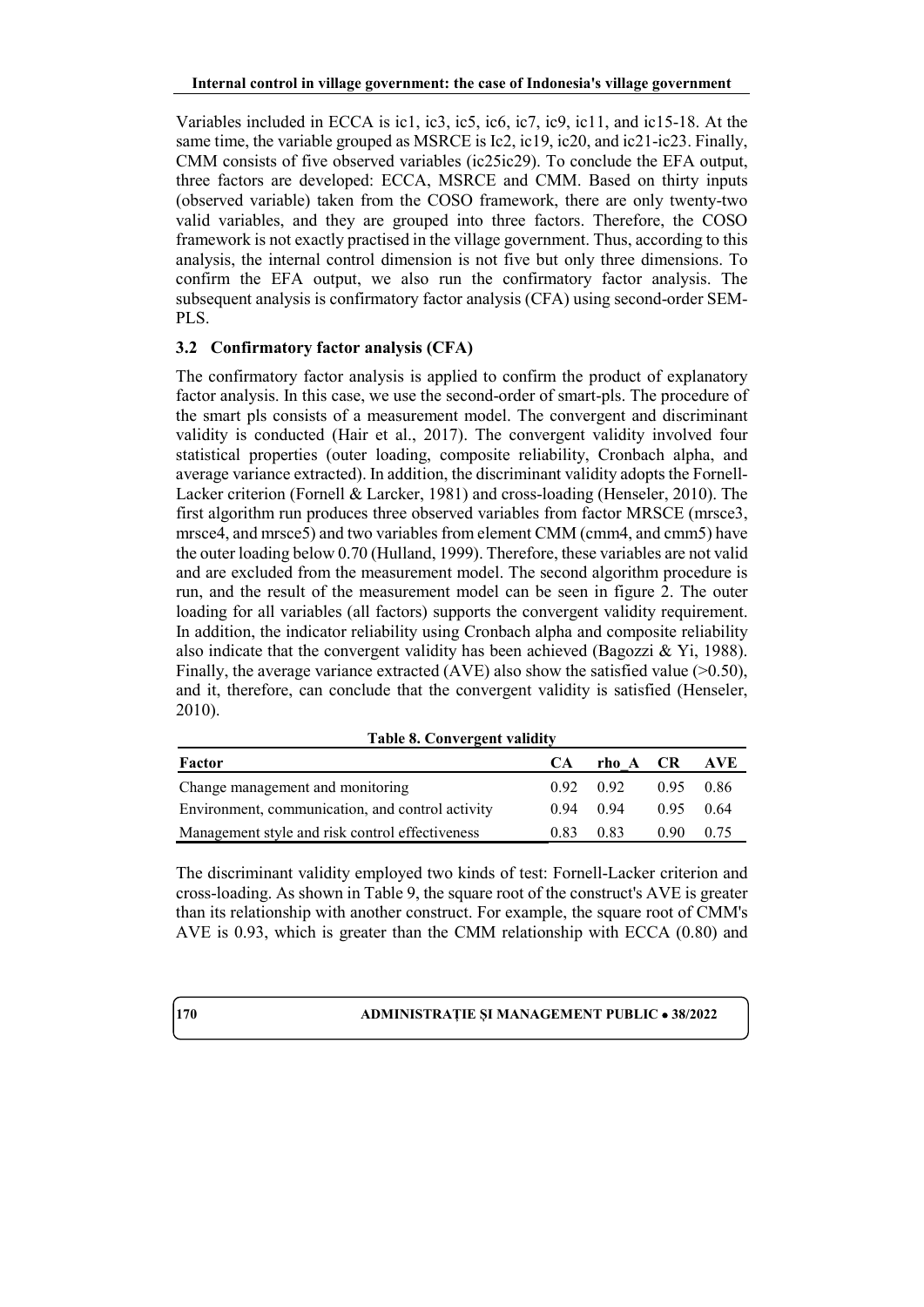| MSRCE (0.71). Therefore, it can be concluded that discriminant validity is achieved |  |
|-------------------------------------------------------------------------------------|--|
| using the Fornell-Lacker criterion (Fornell & Larcker, 1981).                       |  |

| Table 9. Fornell-Lacker criterion                |            |      |                   |  |  |  |  |  |
|--------------------------------------------------|------------|------|-------------------|--|--|--|--|--|
| Factor                                           | <b>CMM</b> |      | <b>ECCA MSRCE</b> |  |  |  |  |  |
| Change management and monitoring                 | 0.93       |      |                   |  |  |  |  |  |
| Environment, communication, and control activity | 0.80       | 0.80 |                   |  |  |  |  |  |
| Management style and risk control effectiveness  | 0.71       | በ 79 | 0.87              |  |  |  |  |  |

The second assessment for discriminant validity is cross-loading. This technique shows whether an indicator belongs to a particular construct (Wong, 2013). For example, cmm1, cmm2 and cmm3 are more loaded to CMM than the ECCA and MSRCE (see table 10). Therefore, cmm1-cmm3 belongs to CMM. Thus, crossloading for all indicators is loaded to their construct, and it can be concluded that discriminant validity is supported.

| <b>Table 10. Cross loading</b> |            |             |              |  |  |  |  |  |  |
|--------------------------------|------------|-------------|--------------|--|--|--|--|--|--|
| Factor                         | <b>CMM</b> | <b>ECCA</b> | <b>MSRCE</b> |  |  |  |  |  |  |
| cmml                           | 0.92       | 0.74        | 0.68         |  |  |  |  |  |  |
| cmm2                           | 0.93       | 0.70        | 0.65         |  |  |  |  |  |  |
| cmm3                           | 0.93       | 0.77        | 0.64         |  |  |  |  |  |  |
| eccal                          | 0.66       | 0.79        | 0.62         |  |  |  |  |  |  |
| ecca10                         | 0.62       | 0.82        | 0.71         |  |  |  |  |  |  |
| eccal <sub>1</sub>             | 0.70       | 0.80        | 0.66         |  |  |  |  |  |  |
| ecca12                         | 0.67       | 0.82        | 0.61         |  |  |  |  |  |  |
| ecca13                         | 0.70       | 0.77        | 0.67         |  |  |  |  |  |  |
| ecca3                          | 0.62       | 0.84        | 0.61         |  |  |  |  |  |  |
| ecca5                          | 0.63       | 0.77        | 0.49         |  |  |  |  |  |  |
| ecca6                          | 0.68       | 0.83        | 0.63         |  |  |  |  |  |  |
| ecca7                          | 0.58       | 0.79        | 0.74         |  |  |  |  |  |  |
| ecca8                          | 0.65       | 0.77        | 0.66         |  |  |  |  |  |  |
| ecca9                          | 0.64       | 0.77        | 0.66         |  |  |  |  |  |  |
| msrce1                         | 0.65       | 0.72        | 0.83         |  |  |  |  |  |  |
| msrce2                         | 0.59       | 0.68        | 0.90         |  |  |  |  |  |  |
| msrce6                         | 0.60       | 0.64        | 0.87         |  |  |  |  |  |  |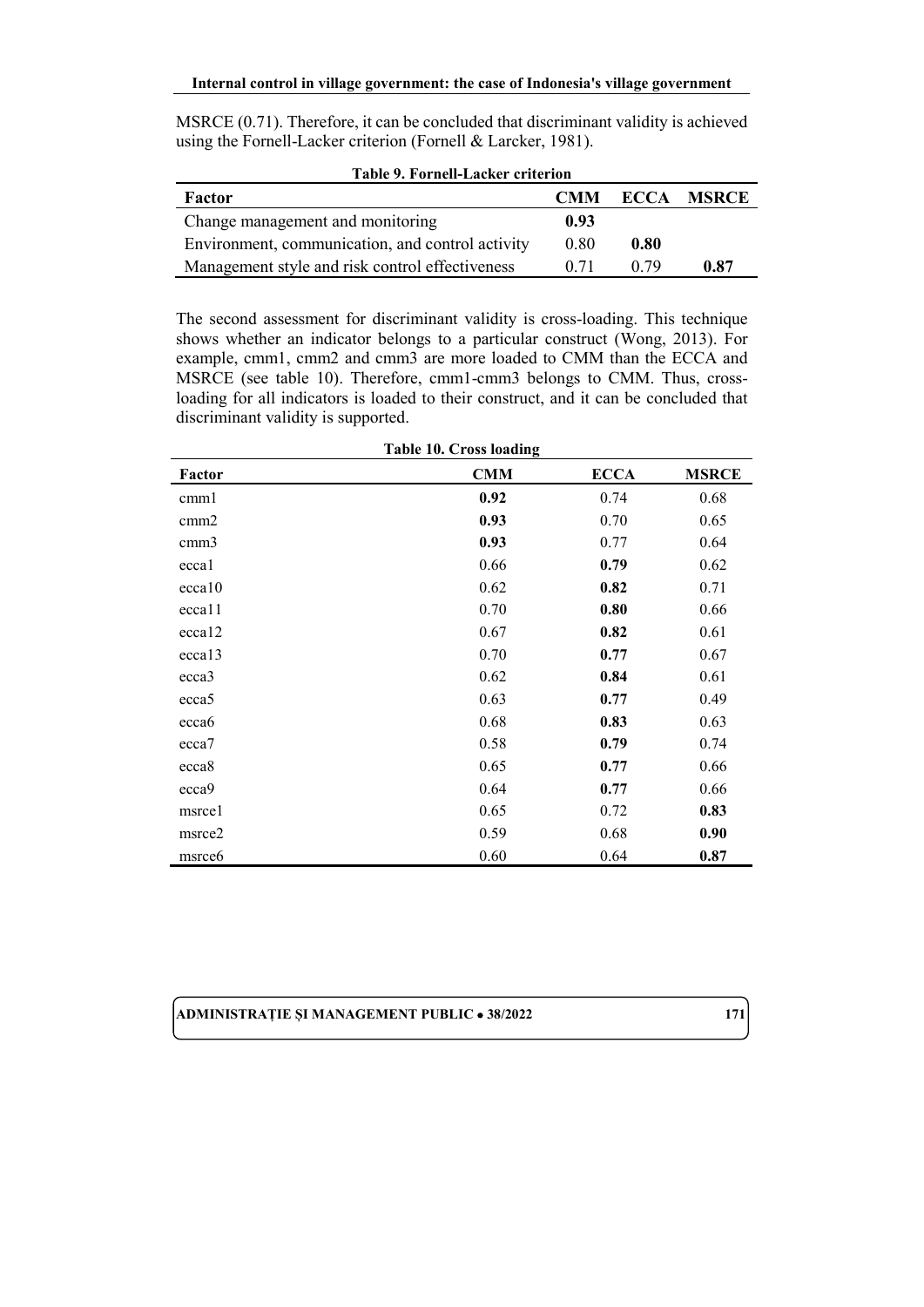

Based on the measurement model assessment, the actual means for construct (internal control: ECCA, MSRCE, and CMM) is demonstrated in figure 2. Thus, the model has a higher original sample mean: 0.987, 0.860, and 0.875. Therefore, the indicators have been confirmed using the SEM-PLS.

### **3.3 Univariate analysis**

The third objective of this study is to investigate any difference of village government internal control from accountability report timeliness (timely vs untimely) and village-based tourism type (village-based tourism vs non-villagebased tourism). Before proceeding to the analysis, the normality test must be conducted to select the type of univariate analysis (parametric statistic vs nonparametric statistic). the normality test is run using Kolmogorov-Smirnov. The result shows that Asymp sig for all variables is below 0.05 (see table 11), indicating that all variables are not normal. Therefore, a nonparametric statistic is selected.

The univariate analysis aims to see any difference of village government internal control from timely accountability report (timely reporting vs not timely reporting) and village type (village-based tourism vs non-village-based tourism). The result of internal control practice from timely accountability reports is demonstrated in Tables 12, 13, and 14. Table 12 indicates the independent t-test result using Mann Whitney U for internal control (Factor: environment, communication, and control activity). It suggests that all variables (ECCA) have no difference between timely reporting and non-timely reporting, except for ecca13 (separation of duty) at 5%. It means that the village government with higher separation of duty has timely accountability reports. Separation of duty is the root of internal control in an organization. It refers to a

### **172 ADMINISTRAȚIE ȘI MANAGEMENT PUBLIC** • **38/2022**

**Figure 2. Measurement model**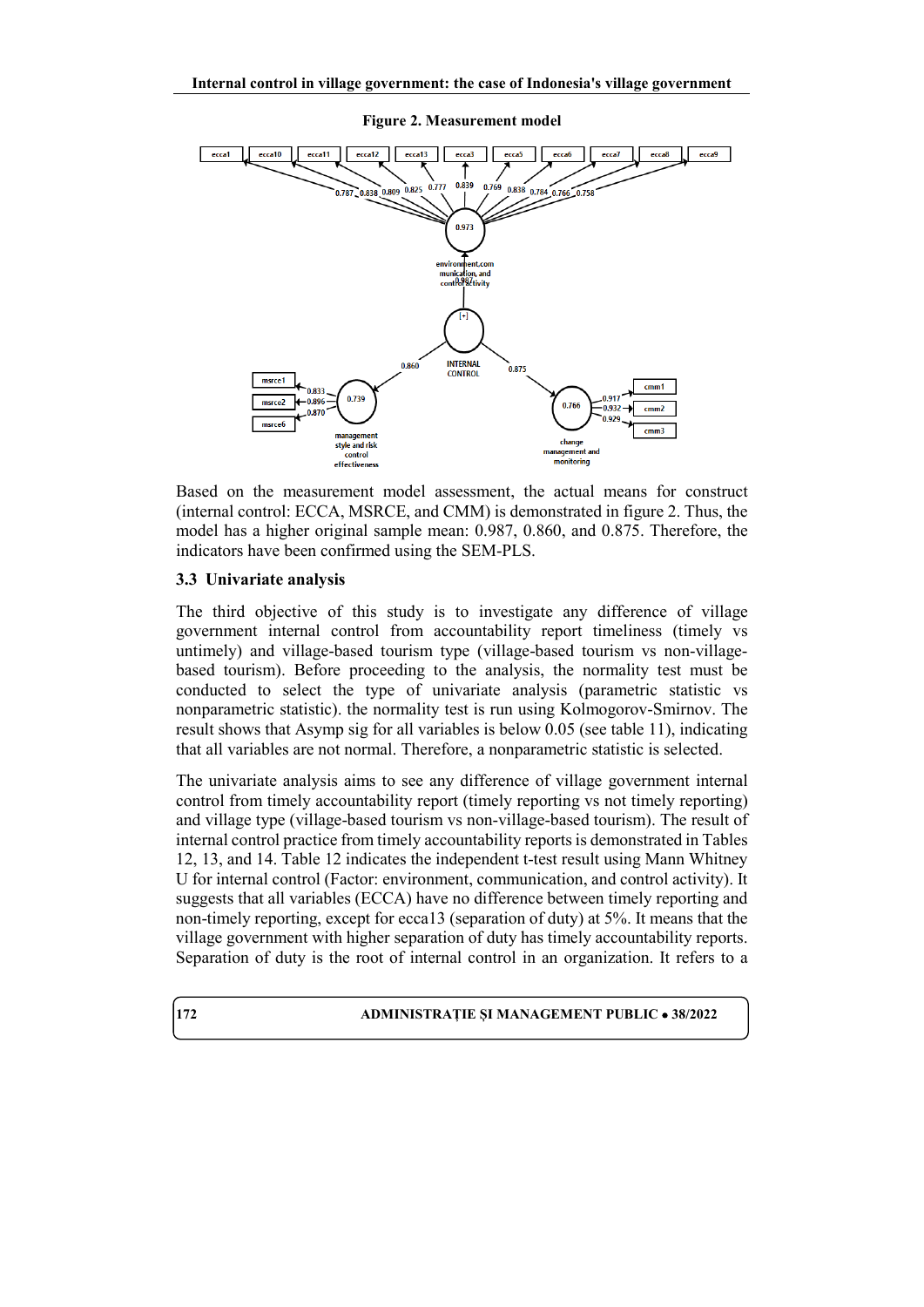process where an organisation splits main duties and responsibilities among different staff to minimise the risk of errors, misuse, or fraud (COSO, 2013).

**Table 11. Kolmogorov Smirnov test**

| <b>Statistic</b> |      |                   |                   |          |      |      |                                                        |      |      |      | eccal ecca3 ecca5 ecca6 ecca7 ecca8 ecca9 ecca10 ecca11 ecca12 ecca13 msrce1 msrce2 msrce6 cmm1 cmm2 cmm3 |      |      |      |                             |
|------------------|------|-------------------|-------------------|----------|------|------|--------------------------------------------------------|------|------|------|-----------------------------------------------------------------------------------------------------------|------|------|------|-----------------------------|
| propert          |      |                   |                   |          |      |      |                                                        |      |      |      |                                                                                                           |      |      |      |                             |
| Test             |      |                   |                   |          |      |      | 0,25 0,34 0,30 0,26 0,25 0,25 0,25 0,24 0,27 0,32 0,24 |      |      | 0.27 | 0.27                                                                                                      |      |      |      | $0.27$ $0.27$ $0.26$ $0.26$ |
| Statistic        |      |                   |                   |          |      |      |                                                        |      |      |      |                                                                                                           |      |      |      |                             |
| Asymp.           | 0.00 | $0.00 \quad 0.00$ | $0.00 \quad 0.00$ | $0.00 -$ | 0.00 | 0.00 | 0.00                                                   | 0.00 | 0.00 | 0.00 | 0.00                                                                                                      | 0.00 | 0.00 | 0.00 | 0.00                        |
| Sig.             |      |                   |                   |          |      |      |                                                        |      |      |      |                                                                                                           |      |      |      |                             |
| $(2-tailed)$     |      |                   |                   |          |      |      |                                                        |      |      |      |                                                                                                           |      |      |      |                             |

| Table 12. Internal control: environment, communication, and control action |                       |      |                   |                  |  |  |
|----------------------------------------------------------------------------|-----------------------|------|-------------------|------------------|--|--|
| <b>ECCA</b>                                                                | <b>Reporting Time</b> | Mean | <b>Std. Error</b> | Asymp. Sig       |  |  |
|                                                                            |                       |      | Mean              | (Mann Whitney U) |  |  |
| ecca1                                                                      | not timely reporting  | 4.14 | 0.12              |                  |  |  |
|                                                                            | timely reporting      | 4.31 | 0.26              | 0.34             |  |  |
| ecca3                                                                      | not timely reporting  | 4.38 | 0.12              |                  |  |  |
|                                                                            | timely reporting      | 4.46 | 0.24              | 0.61             |  |  |
|                                                                            | not timely reporting  | 4.40 | 0.11              |                  |  |  |
| ecca <sub>5</sub>                                                          | timely reporting      | 4.31 | 0.24              | 0.75             |  |  |
|                                                                            | not timely reporting  | 4.17 | 0.11              |                  |  |  |
| ecca <sub>6</sub>                                                          | timely reporting      | 4.23 | 0.26              | 0.57             |  |  |
|                                                                            | not timely reporting  | 4.21 | 0.11              |                  |  |  |
| ecca7                                                                      | timely reporting      | 4.23 | 0.26              | 0.71             |  |  |
|                                                                            | not timely reporting  | 4.00 | 0.12              |                  |  |  |
| ecca8                                                                      | timely reporting      | 4.23 | 0.23              | 0.28             |  |  |
|                                                                            | not timely reporting  | 4.14 | 0.12              |                  |  |  |
| ecca9                                                                      | timely reporting      | 4.38 | 0.24              | 0.21             |  |  |
|                                                                            | not timely reporting  | 4.12 | 0.11              |                  |  |  |
| ecca10                                                                     | timely reporting      | 4.23 | 0.26              | 0.43             |  |  |
|                                                                            | not timely reporting  | 4.29 | 0.10              |                  |  |  |
| eccal1                                                                     | timely reporting      | 4.31 | 0.26              | 0.60             |  |  |
|                                                                            | not timely reporting  | 4.43 | 0.09              |                  |  |  |
| ecca12                                                                     | timely reporting      | 4.46 | 0.27              | 0.37             |  |  |
|                                                                            | not timely reporting  | 4.00 | 0.11              |                  |  |  |
| ecca13                                                                     | timely reporting      | 4.38 | 0.33              | $0.02**$         |  |  |

Notes: ECCA (environment. communication. and control action). and \*\* indicate sig at 5%

The second internal control factor is management style and risk control effectiveness. Table 13 shows the result of the independent t-test using Mann Whitney U for a timely accountability report. Asymp sig value of Mann Whitney U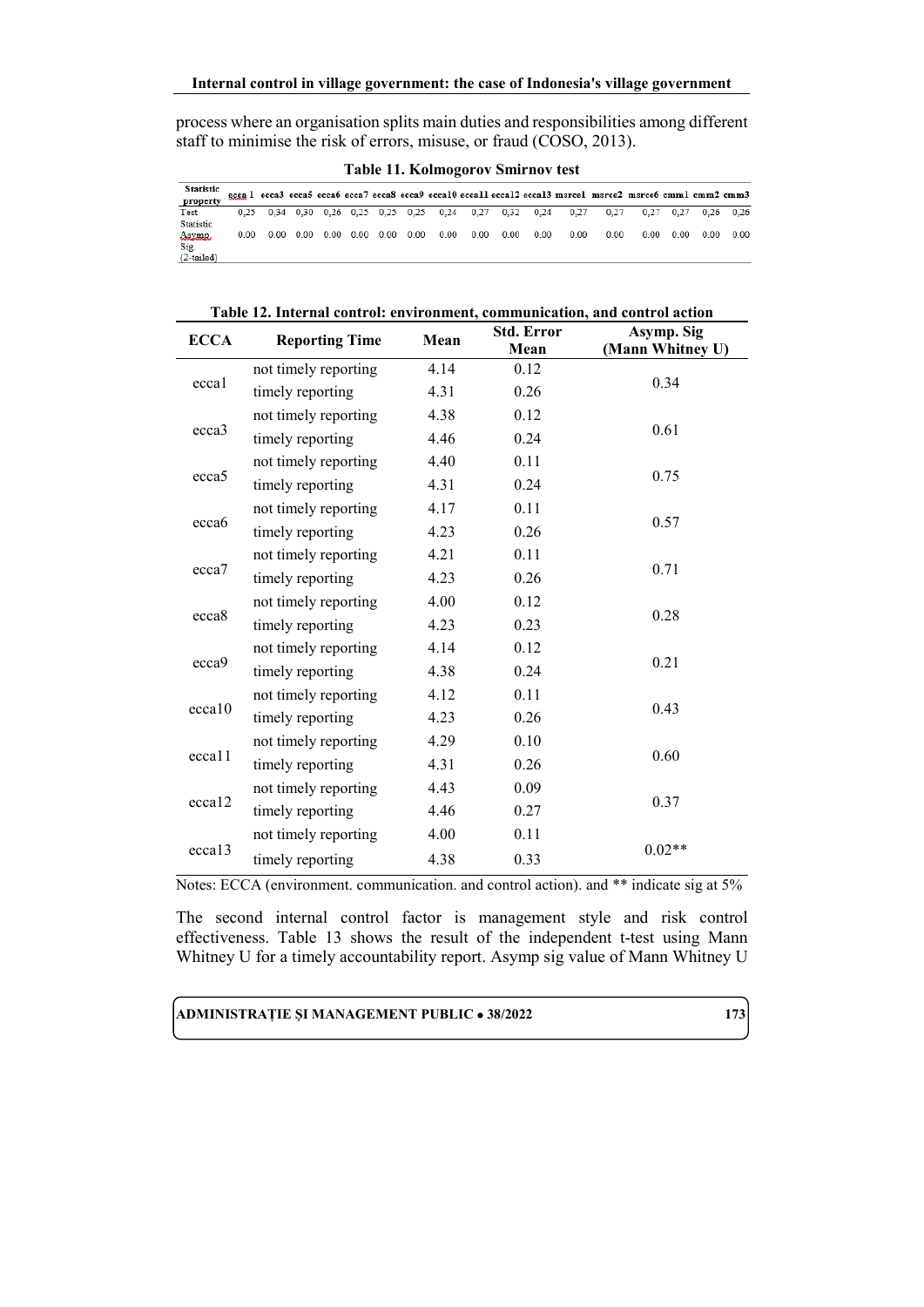indicates that only one variable (msrce2) differs between timely and non-timely accountability reports. Therefore, safeguarding assets (msrce2) make a difference between the village government's timely accountability report and non-timely reporting. Safeguarding asset is another critical aspect of internal control in an organization. Safeguarding assets prepare good warranty regarding precaution or timely observation of unauthorized procuration, use or disposition of the organization's assets that could have material leverage on the financial statements. Therefore, early prevention and detection could differentiate accountability reports.

| Tuble Tel Hitchini controll management style and fish control encert eness |                       |      |                           |                                |  |  |
|----------------------------------------------------------------------------|-----------------------|------|---------------------------|--------------------------------|--|--|
| <b>MSRCE</b>                                                               | <b>Reporting Time</b> | Mean | <b>Std. Error</b><br>Mean | Asymp. Sig<br>(Mann Whitney U) |  |  |
| msrcel                                                                     | not timely reporting  | 4.26 | 0.11                      |                                |  |  |
|                                                                            | timely reporting      | 4.38 | 0.24                      | 0.40                           |  |  |
| msrce2                                                                     | not timely reporting  | 4.12 | 0.11                      |                                |  |  |
|                                                                            | timely reporting      | 4.38 | 0.31                      | $0.07*$                        |  |  |
| msrce <sub>6</sub>                                                         | not timely reporting  | 4.29 | 0.14                      |                                |  |  |
|                                                                            | timely reporting      | 4.31 | 0.31                      | 0.68                           |  |  |

**Table 13. Internal control: management style and risk control effectiveness**

Notes: MSRCE (management style and risk control effectiveness). and \* indicate sig at 10%

The third internal control factor is change management  $\&$  monitoring and whether it makes a significant difference between timely and non-timely accountability reports. We still use the Mann Whitney U test to achieve the result in this test. As seen in Table 14, only one variable (smm1) has a significant difference between timely and non-timely accountability reports. Managing risk during change is a very important aspect of internal control. Risk management ensures that the organization's operations are effective, that financial and other information is reliable, and that the organization complies with the relevant regulations and operating principles. To achieve this objective, it probably changes the system or structure. Thus, any change in system and structure of internal control need to manage this change.

| ----------------- |                       |      |                        |                                |  |
|-------------------|-----------------------|------|------------------------|--------------------------------|--|
| <b>CMM</b>        | <b>Reporting Time</b> | Mean | <b>Std. Error Mean</b> | Asymp. Sig<br>(Mann Whitney U) |  |
| cmm1              | not timely reporting  | 4.26 | 0.11                   |                                |  |
|                   | timely reporting      | 4.46 | 0.31                   | $0.10*$                        |  |
| cmm2              | not timely reporting  | 4.17 | 0.11                   |                                |  |
|                   | timely reporting      | 4.31 | 0.31                   | 0.20                           |  |
| cmm3              | not timely reporting  | 4.07 | 0.12                   |                                |  |
|                   | timely reporting      | 4.15 | 0.34                   | 0.38                           |  |

**Table 14. Internal control: change management and monitoring**

Notes: CMM (Change management and monitoring). and \* indicate sig at 10%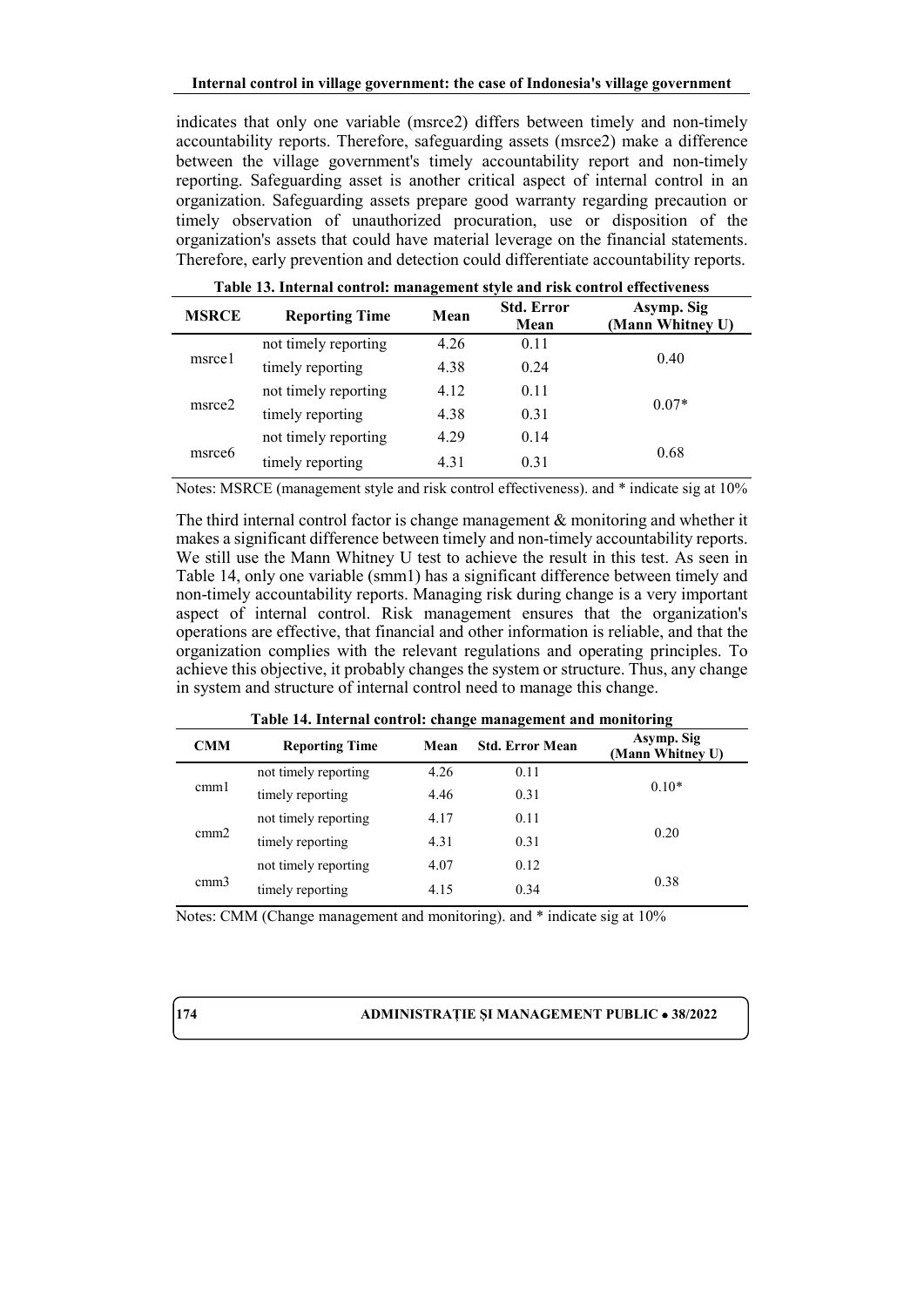The second part of the univariate analysis is to see any difference of internal control from three factors between village-based tourism and non-village-based tourism. From the environment, communication, and control action (ECCA), there is no significant difference between village-based tourism and non-village-based tourism.

|                    | Village type              | Mean | Std.<br><b>Error</b><br>Mean | Asymp. Sig<br>(Mann Whitney U) |
|--------------------|---------------------------|------|------------------------------|--------------------------------|
| eccal              | village based tourism     | 4.13 | 0.23                         |                                |
|                    | Non-Village based tourism | 4.16 | 0.12                         | 0.82                           |
| ecca3              | village based tourism     | 4.50 | 0.19                         |                                |
|                    | Non-Village based tourism | 4.40 | 0.12                         | 0.97                           |
| ecca <sub>5</sub>  | village based tourism     | 4.38 | 0.18                         |                                |
|                    | Non-Village based tourism | 4.40 | 0.12                         | 0.63                           |
| ecca <sub>6</sub>  | village based tourism     | 4.25 | 0.16                         |                                |
|                    | Non-Village based tourism | 4.18 | 0.12                         | 0.95                           |
| ecca7              | village based tourism     | 4.38 | 0.18                         |                                |
|                    | Non-Village based tourism | 4.20 | 0.12                         | 0.74                           |
| ecca <sub>8</sub>  | village based tourism     | 3.75 | 0.25                         |                                |
|                    | Non-Village based tourism | 4.11 | 0.12                         | 0.21                           |
| ecca9              | village based tourism     | 4.13 | 0.30                         |                                |
|                    | Non-Village based tourism | 4.18 | 0.12                         | 0.86                           |
| ecca10             | village based tourism     | 4.13 | 0.23                         |                                |
|                    | Non-Village based tourism | 4.16 | 0.12                         | 0.82                           |
| ecca11             | village based tourism     | 4.38 | 0.18                         |                                |
|                    | Non-Village based tourism | 4.27 | 0.12                         | 0.91                           |
| ecca12             | village based tourism     | 4.50 | 0.19                         |                                |
|                    | Non-Village based tourism | 4.40 | 0.11                         | 0.89                           |
| eccal <sub>3</sub> | village based tourism     | 4.00 | 0.27                         |                                |
|                    | Non-Village based tourism | 4.07 | 0.13                         | 0.74                           |

**Table 15. Internal control: environment, communication, and control action**

The second factor of internal control is management style and risk control effectiveness. The Mann Whitney U test result is depicted in table 16 below. Asymp sig value of Mann Whitney test shows no significant difference between villagebased tourism and non-village-based tourism.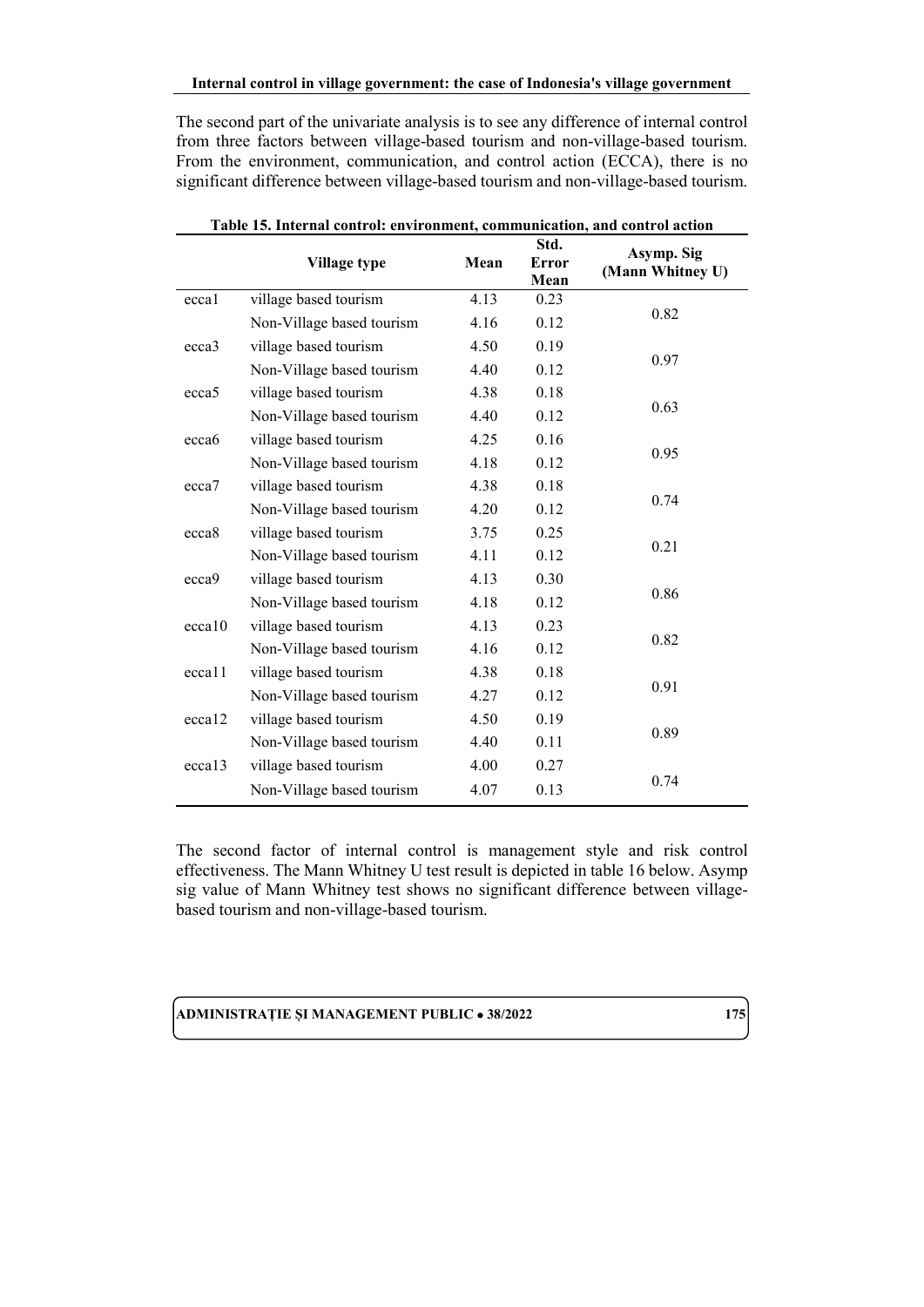|                    | Village type              | Mean | <b>Std. Error</b><br>Mean | Asymp. Sig (Mann<br>Whitney U) |
|--------------------|---------------------------|------|---------------------------|--------------------------------|
| msrcel             | village based tourism     | 4.50 | 0.19                      |                                |
|                    | Non-Village based tourism | 4.22 | 0.11                      | 0.44                           |
| msrce2             | village based tourism     | 4.38 | 0.18                      |                                |
|                    | Non-Village based tourism | 4.13 | 0.13                      | 0.63                           |
| msrce <sub>6</sub> | village based tourism     | 4.25 | 0.16                      |                                |
|                    | Non-Village based tourism | 4.29 | 0.15                      | 0.43                           |

**Table 16. Internal control: management style and risk control effectiveness**

The last internal control factor is change management and monitoring (CMM). The Mann Whitney U test results indicate no significant difference in internal control (CMM) between village-based tourism and non-village-based tourism (see table 17). To conclude, internal control which has been developed into three factors does not differ between village-based tourism and not village-based tourism.

| Table 17. Internal control: change management and monitoring |                           |      |                           |                                |  |  |
|--------------------------------------------------------------|---------------------------|------|---------------------------|--------------------------------|--|--|
|                                                              | Village type              | Mean | <b>Std. Error</b><br>Mean | Asymp. Sig (Mann<br>Whitney U) |  |  |
| cmml                                                         | village based tourism     | 4.25 | 0.25                      |                                |  |  |
|                                                              | Non-Village based tourism | 4.29 | 0.13                      | 0.76                           |  |  |
| cmm2                                                         | village based tourism     | 3.88 | 0.23                      |                                |  |  |
|                                                              | Non-Village based tourism | 4.22 | 0.12                      | 0.18                           |  |  |
| cmm3                                                         | village based tourism     | 3.75 | 0.16                      |                                |  |  |
|                                                              | Non-Village based tourism | 4.13 | 0.14                      | 0.12                           |  |  |

### **Table 17. Internal control: change management and monitoring**

### **Conclusions**

Study on the practice of internal control in a company has been much investigated. Lack of attention has been given to the public sector, especially village government. Most studies using public sector organizations describe the practice of internal control. None of the studies developed the internal control concept into several factors using village government in Indonesia. Therefore, this study developed the concept of internal control in the literature into several factors using village government data. This study concludes that twenty-one valid variables are grouped into three factors: ACCA, MSRCE, and CMM. Based on the confirmatory factor analysis using second-order smart pls, three variables are excluded from MSRCE, and two variables dropped from CMM. Separation of duties (ecca3), safeguarding assets (msrce2), and managing risk during change is significantly different between timely and non-timely reporting.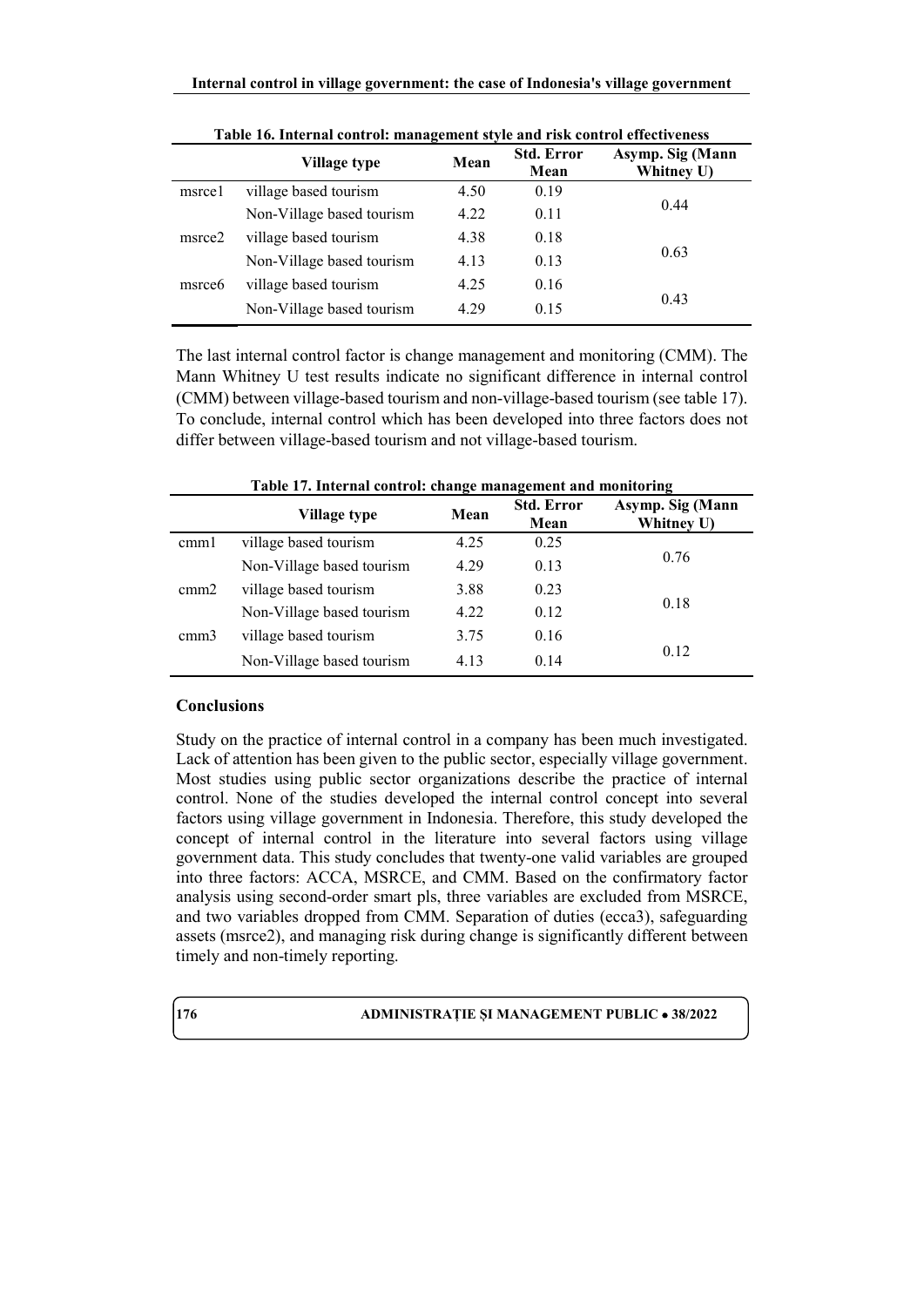This study theoretically implies that internal control from the company and public sector is slightly different. In the context of village government (one of the public sector organisations), five dimensions of internal control exists in the literature successfully grouped only into three dimensions rather than five. Therefore, timely accountability reports depend on the separation of duties, safeguarding assets, and managing risk during change. Practically, the village government can improve these three variables to timely accountability reporting. Further, this study has limitations and provides a venue for future investigation. First, this study uses fifty-three village governments, which is considered a small sample. Therefore, the next investigation can widen the number of samples into village governments from several cities or district governments in Indonesia. Finally, this study relies on limited observed variables and future investigation can add more variables from extensive literature review on internal control studies.

### **Conflict of interest**

No conflict of interest

### **Acknowledgement**

The authors are grateful to the Ministry of Education, Culture, Research, and Technology of the Republic of Indonesia for financial support (Contract No. 069/LPPM-PDJ/Hatta/VII-2021). Furthermore, they are also grateful to the Rector of Universitas Bung Hatta and Universitas Putra Indonesia YPTK for immaterial support.

### **References**

- Afiah, N. N., & Azwari, P. C. (2015). The effect of the implementation of government internal control system (GICS) on quality of financial reporting of local government and ist impact on the principles of good government: A research on district, city, and provincial government in South Sumat. *Procedia - Social and Behavioral Sciences*, *211*, 811–818. https://doi.org/10.1016/j.sbspro.2015.11.172
- Antlöv, H. (2010). Village government and rural development in Indonesia: the new democratic framework. *Bulletin of Indonesian Economic Studies*, *39*(2), 193-214. https://doi.org/10.1080/00074910302013
- Antlöv, H., Wetterberg, A., & Dharmawan, L. (2016). Village governance, community life, and the 2014 village law in Indonesia. *Bulletin of Indonesian Economic Studies*, *52*(2), 161-183. https://doi.org/10.1080/00074918.2015.1129047
- Ariyanti, A., & Alfatih, A. (2018). Does the Implementation of the Village Financial System (Siskeudes) Program Improve the Quality of Financial Reports and Village Government Performance? *Open Access Indonesia Journal of Social Sciences*, *1*(2), 1-12. https://doi.org/10.37275/oaijss.v1i2.6
- Bagozzi, R. R., & Yi, Y. (1988). On the Evaluation of Structural Equation Models. *Journal of the Academy of Marketing Science*, *16*(1), 74-94.
- Bandiyono, A. (2021). Good Government Governance in The Internal Control System and Audit Opinion. *Jurnal Akuntansi*, *XXV*(01), 120-137.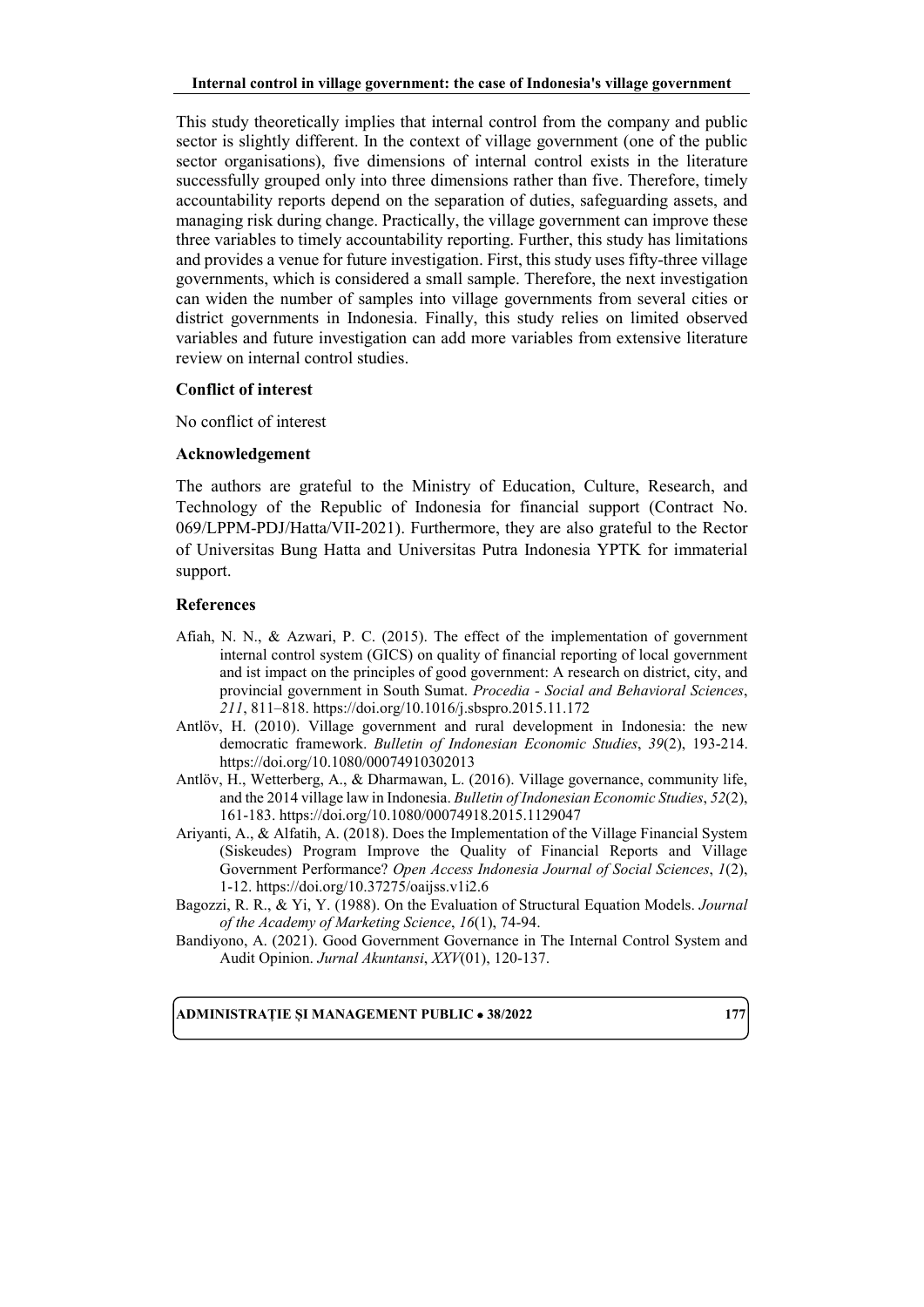- Bartlett, M. S. (1950). Tests of Significance in Factor Analysis. *British Journal of Statistical Psychology*, *3*, 77-85.
- Churchill, G. A., & Iacobucci, D. (2004). *Marketing Research: Methodological Foundation* (9th ed). South-Western College.
- COSO. (2013). *Internal Control – Integrated Framework, COSO, Durham, NC*.
- Dangi, M. R. M., Nawawi, A., & Salin, A. S. A. P. (2020). Application of COSO framework in whistle-blowing activities of public higher-learning institutions. *International Journal of Law and Management*, *62*(2), 193-211. https://doi.org/10.1108/IJLMA-06- 2017-0145
- Denis, D. J. (2019). SPSS Data Analysis for Univariate, Bivariate, and Multivariate Statistics. In *SPSS Data Analysis for Univariate, Bivariate, and Multivariate Statistics*. John Wiley & Sons, Inc. https://doi.org/10.1002/9781119465775
- Detik. (2019). *ICW : 158 Perangkat Desa Terkena Kasus Korupsi*. Detik.Com. Retrieved from: https://news.detik.com/berita/d-4528256/icw-158-perangkat-desa-terkenakasus-korupsi (0.37,4/7/19). Accessed on 3 January, 2021.
- Feng, M., Li, C., & McVay, S. (2009). Internal control and management guidance. *Journal of Accounting and Economics*, *48*(2-3), 190-209. https://doi.org/10.1016/ j.jacceco.2009.09.004
- Fidle, A. (2009). *Discovering Statistics Using SPSS* (3rd ed.). Sage.
- Fornell, C., & Larcker, D. F. (1981). Structural Equation Models with Unobservable Variables and Measurement Error: Algebra and Statistics. *Journal of Marketing Research*, *18*(3), 382. https://doi.org/10.2307/3150980
- Gebrayel, E., Jarrar, H., Salloum, C., & Lefebvre, Q. (2018). Effective association between audit committees and the internal audit function and its impact on financial reporting quality: Empirical evidence from Omani listed firms. *International Journal of Auditing*, *22*(2), 197-213. https://doi.org/10.1111/ijau.12113
- Hair, J. F., Hult, G. T. M., Ringle, C. M., & Sarstedt, M. (2017). *A primer on partial least squares structural equation modeling (PLS-SEM)*. SAGE Publication. https://doi.org/10.1017/CBO9781107415324.004
- Hair, J. F., William, C., Babin, B. J., & Anderson, R. E. (2014). *Multivariate Data Analysis* (7th Editio). Pearson Education Limited.
- Hakim, L., Asmony, H. T., & Inapty, B. A. (2016). Pengaruh komitmen organisasional, sistem pengendalian intern pemerintah, dan gaya kepimpinan terhadap kinerja manajerial (survey pada SKPD Sumbawa dan Sumbawa Barat). *JAFFA*, *04*(2), 67-82.
- Handayati, P., & Palil, M. (2020). The Village Financial Management System: A Policy Towards Independent Villages. *Jurnal Ekonomi Dan Studi Pembangunan*, *12*(1), 1-9. https://doi.org/10.17977/um002v12i12020p001
- Hay, D., Knechel, W. R., & Ling, H. (2008). Evidence on the Impact of Internal Control and Corporate Governance on Audit Fees. *International Journal of Auditing*, *24*, 9–24.
- Henseler, J. (2010). On the convergence of the partial least squares path modeling algorithm. *Computational Statistics*, *25*(1), 107–120. https://doi.org/10.1007/s00180-009-0164-x
- Hulland, J. (1999). Use of partial least square (PLS) in strategic management research: a review of four recent studies. *Strategic Management Journal*, *20*, 195-204.
- Indriasari, D., Sari, K. R., Arifin, K. Z., & Choiruddin. (2020). *Determinants of Village Financial Management Accountability*. *431*(First 2019), 182-188. https://doi.org/ 10.2991/assehr.k.200407.032
- Ji, X., Lu, W., & Qu, W. (2016). Internal control weakness and accounting conservatism in China. *Managerial Auditing Journal*, *31*(6/7), 688-726.